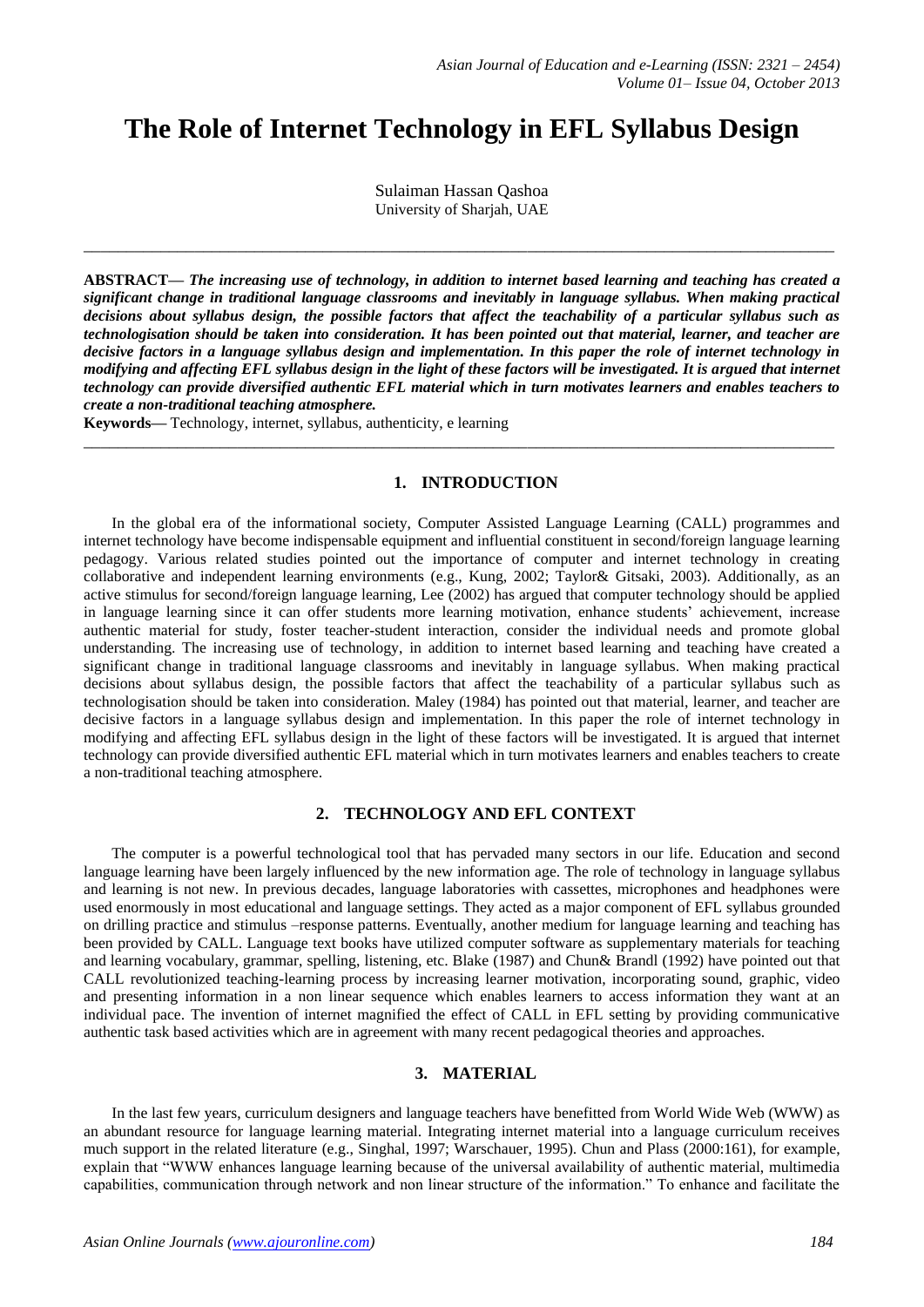process of L2 learning, the syllabus material should be stimulating and authentic. Learners can be stimulated by exposing them to online collection of pictures, headlines, charts, cartoons, and short texts to find links between the elements and draw conclusions. Visual images are essential to building background knowledge about the target text, facilitating the contextualization of what is being read and promoting incidental vocabulary learning. Additionally, pictorial cues can be exploited by teachers to "catch learners' attention, capitalize on natural curiosity and encourage prediction"(Barnett, 1986: 117).

Interestingly, WWW is a good source for providing authentic and up-to-date language resources and materials for EFL teachers and learners. Baird (2004) divides authentic materials into spoken and written. Spoken materials may include debates, airport announcements, weather forecast, news bulletin, and radio/TV commercials, but written forms include brochures, invitation cards, instructions for use of medicine, recipes and application forms.

The authentic material which suits students' cultural background and meets their needs can fuel EFL classroom discussions if selected and presented carefully by teachers. Most internet authentic material is real life instances of language use rather than tailored exemplars utilized particularly for language teaching purposes. Authenticity is the core of communicative and functional syllabus since natural language behavior with content related to learners needs is the main requirement in such syllabuses and contexts. Authenticity is regarded an important factor in language syllabuses since it exposes learners to the characteristics of natural language which are similar to that enjoyed by native speakers and "there is motivational attraction for insisting on authentic texts, created as means of communicating content and not for some pedagogic purpose" (Johnson & Jonson, 1998:24). Furthermore, internet authentic material has been approved to stimulate higher order thinking skills (Mike,1996).For example, when an instructor asks students to search for specific information on WWW, then they are required to review, scan, evaluate and present the topic as a whole. Consequently, incidental learning will occur as a result of exploring current various online information and being exposed to additional practices in specific areas of language such as grammar exercises, vocabulary, cloze test, reading comprehension tests and so forth. Furthermore, the internet has become a prominent tool for presenting and experiencing creative works. Students can utilize internet as a platform for their works such as poetry, and stories. For example, many schools utilize WWW to publish their students' work which can be accessed by other web users. In this way students not only use and consume online content but generate the content.

However, authentic materials should not be taken as granted since some of them may contain complex language structures, unneeded vocabulary items or culturally biased content which might demotivate low level students and place an extra burden on teachers' work. Therefore, simplification of texts, selecting materials according to learners' levels and needs, strengthening students' motivation to integrate with L2 speakers, and gradual adoption of such updated materials instead of conventional textbooks might help teachers and syllabus designers overcome the possible difficulties we encounter when integrating authentic materials in FL classrooms.

# **4. FEATURES OF INTERNET AND EFL CONTEXT**

Realizing the role of internet technology in enriching FL classrooms, teachers and curriculum developers need to continually look for better sources of authentic materials and provide supplementary tasks to enhance language learning and teaching. In addition to the original internet application, the related multimedia and features (sound, video, email, chatting, etc.) can be added as powerful additions to FL syllabus and teachers repertoire.

Electronic mail (email) based activities as the most commonly used internet application can be integrated into foreign language curricula by teachers and it has received great deal of attention from researchers and educators (Hartmann, 2000; Warschauer et al, 1996).Emails could be utilized to enrich FL syllabus and teaching materials by encouraging learners to access and engaged in authentic situations to develop thinking and communicative skills. Some up-to-date topics can be given to learners as debatable issues which in turn develop some skills such as persuading, arguing, defending opinions and evaluating. Moreover, emails can be used to supplement the language material culturally. For example, contacting L2 speakers and interacting with them through emails increase learner's cultural awareness and promote global understanding which is not easy to be achieved through textbooks only. Byram (1997) argues that email exchanges bring learners to get involved in intercultural learning. This kind of learning helps learners to engage in effective cultural interaction which can occur outside of the classroom away from teacher control which in turn instil learner autonomy. Although such cultural email exchanges can take place on one-to-one basis, class-to-class basis is more beneficial and practical as explained by Avots (1991:135) "writing one class to another, or group to group within a class to another, allows students to interact with each other, to formulate ideas using the target language, and to practice peer editing skills."Finally, e-mail exchanges can be exploited by teachers to encourage students to send questionnaires and survey to others from different cultures to recognize their cultural lifestyles."Through this form of interaction authentic cultural materials can be integrated into classroom tasks and activities by teachers.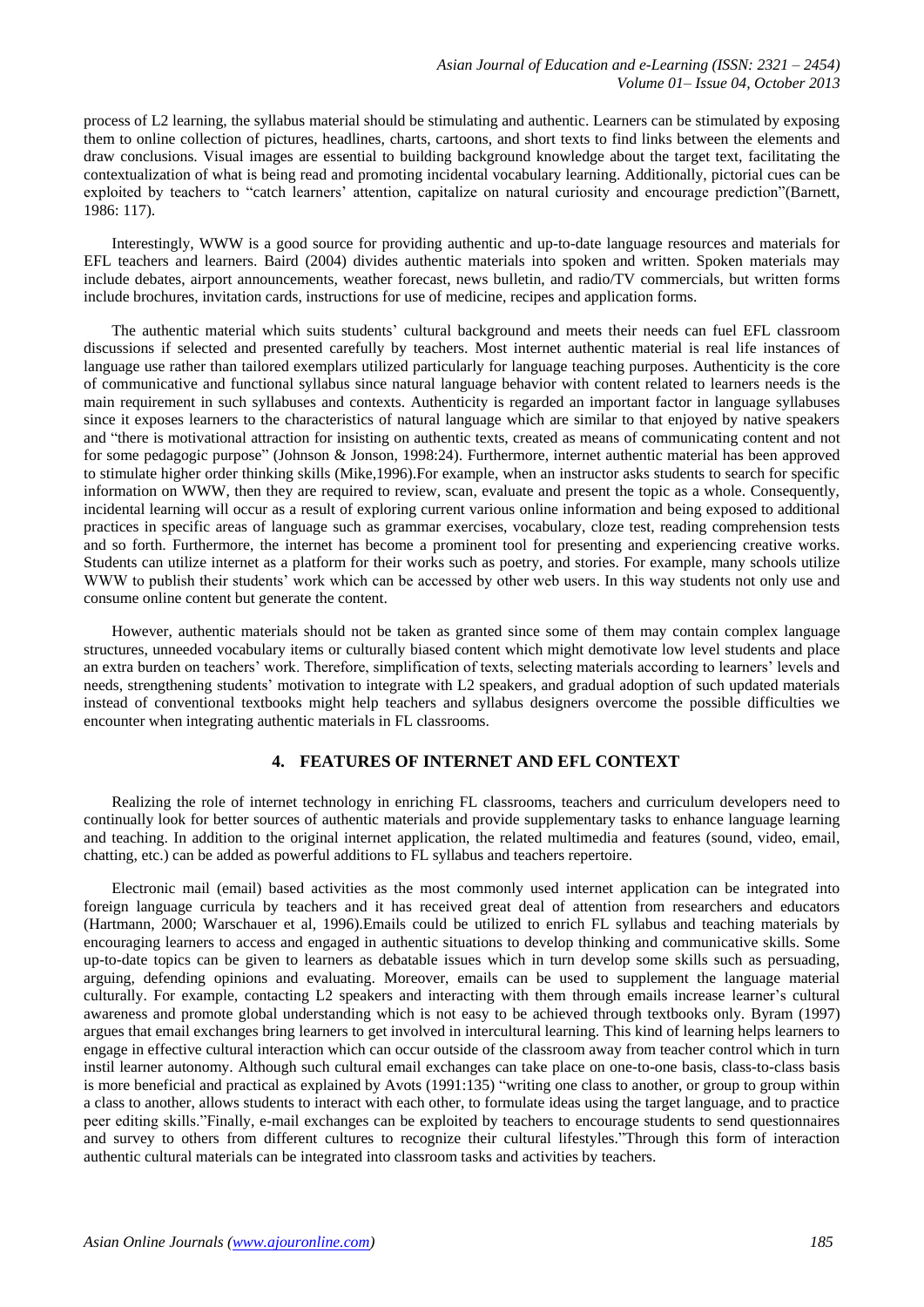#### **5. EFFECTS OF INTERNET TECHNOLOGY ON LANGUAGE SKILLS**

With no doubt, any language syllabus should address the four language skills: reading, writing, listening and speaking. Integrating internet based materials particularly email exchanges in FL classrooms will inevitably impact the four language skills. In terms of reading, Stakhnevich (2002) demonstrates that reading web based texts improves L2 learners reading comprehension more than printed based texts. To explore the influence of internet based reading materials on students extensive reading skills, Pino(2006) conducted a study on college students and it was concluded that reading through internet helps students to learn more vocabulary and enhance their motivation to be on line readers and consequently inculcate the spirit of lifelong learning. As a silent process, reading can be done individually and learners can access reading texts and materials at their own pace. Therefore, on line reading enables the learners to take advantage from the huge amount of images and pictures in understanding the reading texts. Omaggio (1979) points out that visual aids build background knowledge about the target texts and simplify contextualization. Additionally, when learners approach the reading texts on their own instead of depending entirely on instructional help, they will become confident independent learners. To show the importance of reading independently in creating a problem solving reader, Pederson (1986) indicated that students who depend excessively on pre specified reading texts in traditional textbooks and teachers help learn less than those who try to solve problems by themselves and he added that "passage-unavailable treatment always resulted in comparatively higher comprehension rate than occurred in counterpart passage-available treatment regardless of the level of question or level of verbal ability."(p. 39).

For the development of writing skills, utilizing email exchanges in writing classes as additional teaching tool is essential for many reasons. Firstly, making students familiar with writing emails prepares them to use a universal communication tool which is significant for their survival in the 21st century. Currently, it can be said that emails are taking the place of traditional communication tools such as faxes, papers, and letters in the world of business, technology, politics, and education. It is strange enough to find brilliant students who are good at writing academic essays and compositions, but as a result of less exposure to writing real life emails, they are not competent communicators in real life situations. Secondly, using email exchanges in writing classes enables teachers and students to interact with each other in easier and more convenient ways. Learners can get teacher's feedback over their writing tasks outside classrooms. Additionally, teachers can monitor and follow up their students' writings from the brainstorming phase to the final drafts which consequently, save much time and efforts in writing classes. Another advantage of emails in writing classes is making students concentrate more on the message itself and much less on spelling, mechanics and grammar. In this regard, Latif (2007) pointed out that much of students' writing apprehension and anxiety stem from their concerns about grammatical and spelling correctness. Compared to traditional writing classes which would be impersonal and voiceless, Lucas (1997) claims that communication through email between students and peers is of a great importance since it is less formal, more responsive and students can air their views and express opinions.

In terms of listening, many studies point out the importance of listening comprehension in foreign language learning (Brown,1986; Phillips,1997).Appropriate selection and organization of some educational websites can contribute to developing FL listening and proficiency. As a part of EFL syllabus, digital stories can offer students an opportunity for contextualization and introducing language features such as phrases, grammar and linguistic forms in an enjoyable way. Visual and auditory internet materials play a key role in listening comprehension since they provide a clear picture of the culture and language in the classroom including linguistic and paralinguistic features (prosody, gestures, vocabulary, sound patterns, etc. ,which convey meaning to the learners (Brett, 1995). The interactivity of internet based stories foster L2learning as learners are engaged in decoding and understanding the stories.

Students speaking skills can be also developed through internet based materials by interacting with native speakers and using real language in real communicative situations. Unfortunately, traditional EFL syllabus and the school context in most cases cannot offer a real interaction since contacting native speakers is very limited. However, Hanson (1997) claims that internet can easily offer opportunities for real interaction by allowing L2 learners to get involved not only in asking and making short questions and responses, but in participating in real speaking sessions which supposes agreement, disagreement, gestures, signs, etc. Importantly, speaking sessions through internet should be prepared carefully if we want to benefit from them educationally. For example, teachers can divide students into groups and establish turns to give everyone opportunity to participate. Then, an arrangement with other users should be done to specify the place, time, names, issues, etc. Moreover, before starting the chat session, the discussed topic should be prepared and the related questions have to be gathered in advance. The following activity is an example of how to conduct an online conversation to improve the learner's speaking skill. Let us imagine that we need to initiate a chat session about the subject "tourist attractions in my country." First, the following points should be established and prepared: historical details, population, language, climate, etc. Second, once those points have been prepared by all learners, the chat session should be started and monitored by teachers to give feedback and turn students' attention to correct language errors and mistakes. Finally, each group can write a report about what they have done in the chat session and discuss that report orally.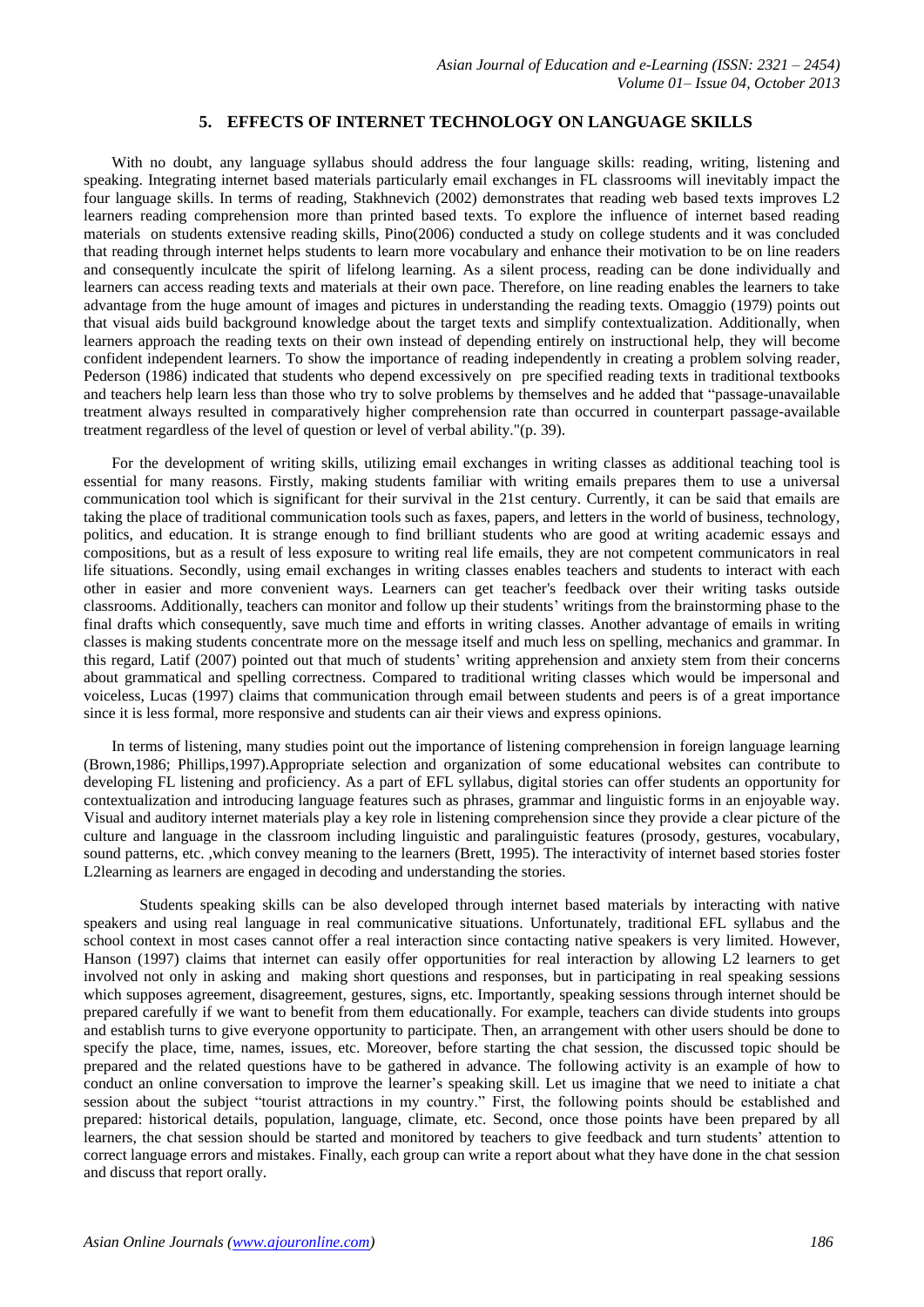The aforementioned role of internet-based material in developing the four language skills and the interaction in particular are in line with the five ideal hypotheses for learning a second/foreign language (Chapelle, 1998). The five hypotheses are:

- Learners should be engaged in L2 activities and the aim of these activities should be to foster good interaction.

- Learners have to be involved in interaction in the foreign language and this must be conducted through the negotiation of meaning.
- Learners need opportunities to produce in the second language.
- Learners must know what errors they have committed in their output or production.
- Learners must correct their production.

## **6. THE NEW ROLE OF EFL LEARNERS**

The role of L2 learners has been enormously affected by the era of technology and internet based activities since the learner has become a creator of knowledge rather than just a receiver. The tremendous potential of internet as a tool for learning EFL has changed some of the learner aspects such as learner centeredness, motivation, individuality, social and cultural background.

Promoting learner centeredness is one merit of internet based syllabus and activities in EFL context in which learners are expected to be involved in the learning process by participating in selecting learning materials and taking partial responsibility for the learning process. Pinkman (2005:12) indicates that "once learners take responsibility for their learning, they will be more able to capitalize on learning environments both in and out of the classroom, hopefully making them life-long and efficient learners." The following main characteristics of learner centeredness were pointed out by Hedge (2000). First, learners participate in the learning activities. Second, learners participate in designing the course content and learning procedures. Another characteristic is enhancing learner autonomy. Here, it is worth mentioning that in learner centeredness context, teacher's role and expertise should remain vital and basic in the learning process but not the only dominating ones. In this respect Hammond (1990: 34) suggested "a teacher directed and learner centered approach to balance the dichotomy of teacher centeredness and learner centeredness."

As instructors, we know that motivation is a key point in the learning process (e.g., Corria, 1999; Dornyei, 1994). Creating intrinsic motivation rather than extrinsic one among our students is an utmost goal. Fortunately, the use of internet in FL classes seems to suit the needs of many students which in turn foster the intrinsic motivation. Engaging learners in what they like increases their motivation towards learning especially when different activities are offered through internet based materials which are usually associated with fun and attractive audio and visual items. Enabling students to exchange emails and conduct chat sessions at their convenience without being constantly monitored might reduce anxiety and enhance motivation. Muehleisen (1997) claims that a student joins the internet revolution for two reasons. Firstly, students look at internet as a trendy fashion and they want to be a part of it. Secondly, they feel the practical aspects of learning and job skills that will be beneficial in life.

On the other hand, using internet based materials and email exchanges could increase the learner cultural awareness and make him/her an open minded learner. The students' intercultural awareness can be developed via internet based activities particularly email exchanges and chat sessions when they support their cultural text book information with real life examples they can receive from their partners in L2 culture. Additionally, the cultural awareness could be enhanced when students are asked by their online partners about their own cultures. This makes students know how others look at their culture and consequently they have to reflect on and criticize some aspects of their culture. Gervilliers et al (1977:31) refer to developing awareness about one's own culture through questions from abroad as "distancing" and they clarify it in the following way: "The student, because she needs to describe them, develops an awareness of the conditions of her life, of the life of her town or her neighbourhood, even of her province…She had been living too close to these conditions and through inter-school exchanges she distanced herself from them in order to better comprehend the condition of her life."

Wilson (2004) pointed out the extended benefits of internet based syllabus which are beyond learning of specific skills. He claims that non traditional syllabus material encourages shy, marginalized and peripheral students to participate in communication confidently since internet interactions conceal some social features such as disability, race, or other paralinguistic traits such as hesitation, frowning, etc.

Generally, the role of the internet based syllabus in creating effective learning experiences depends on how effectively the learner employs such syllabus and technologies. In the educational domain in general, and in L2 in particular, the internet can be used as a useful tool for inquiry, communication and construction (Bruce &Levin, 1997).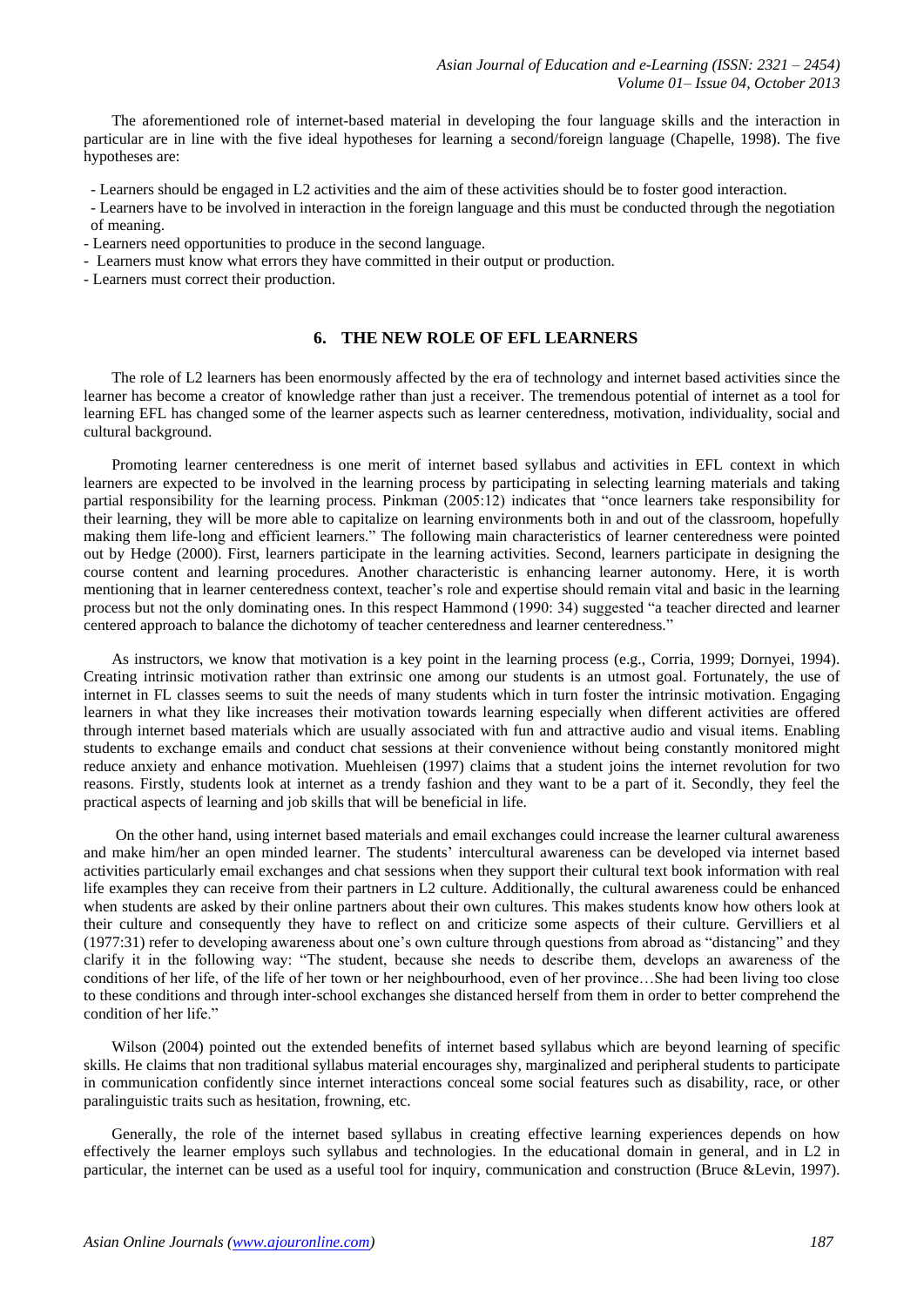As a tool for inquiry, learners can access sources of information that help them understand a certain task or topic. Student knowledge can be enhanced through accessing experts in a certain field or by interacting with them directly. So, the constant exposure to real life and updated contexts prepares students to face the ever changing world. In terms of communication, internet is a remarkable tool for instant communication that learners can communicate with their teachers and peers through emails, newsgroups or videoconferencing. Concerning construction, learners can develop their thinking skills and construct knowledge by scaffolding the varied learning activities. So, learners can regulate their learning progress at their own pace, convenience and experience.

# **7. THE ROLE OF EFL TEACHERS**

The pedagogical effectiveness of using any technological instrument in EFL classes depends largely on the methodological approach that controls its application. Salaberry (1996) mentions that technology or internet based syllabus themselves are not marvellous. Their value lies in the methodology followed by the teacher in the application stage. However, internet technology is a powerful tool in activating EFL syllabus since it enables teachers to help students interact, collaborate and participate in the learning process. In internet based activities, teacher is not the only source of knowledge, instead his/her role should include planning, organizing and coordinating in a learner centred environment.

As planners, teachers have to plan the tasks and activities which students are engaged in. For example, in email exchanges teachers have to establish learning goals and make contacts with possible partner classes through on line networks. If, for example one of the .teacher's goals is to teach writing, internet activities should be structured accordingly to develop students' writing skills. Moreover, some questions should be addressed and clarified before learners start exchanging educational emails. For instance, which topics should students write about? Should they use L1 in their emails? Are they expected to correct their partners' mistakes?

In the next stage, teachers should make the internet based activities an integral part of their classes and a serious part of the learning process. Rather than a facilitator, Fischer (1998) suggests that the teacher needs to take on the role of expert to enable learners benefit from the big amounts of linguistic and cultural information in developing their communicative skills. Therefore, integrating email exchanges or chat sessions in EFL classes as additional teaching materials will lead to academic results, interest and educational transforming results (Warschauer, 1999).

It is worth mentioning that introducing internet based activities in EFL classrooms is not an effortless process. Teachers should not underestimate the potential complexities and expected obstacles. For example, some activities in a certain class may be dependent on computer lab schedules. Also, teachers should be ready for hardware and software malfunctioning. Another complexity might stem from the partner classes which might have absent students or some delays. But if the teachers start small and create activities that are directly integrated into classroom goals, the process will be easier and teachers will try more ambitious future steps.

When working in learner centred environment, teachers are required to recognize students' opinions in integrating technologies into classroom activities through surveys, or classroom discussions. Working in learner centred environment and involving students in classroom decisions do not indicate passive roles for teachers. On the contrary, Warschauer et al (1996) mentioned that teacher's role in internet enhanced classrooms includes many things such as improving learning strategies, planning, coordinating, and increasing students' meta-linguistic awareness of computer mediated genres.

### **8. CONCLUSION**

This article pinpoints the potential role of internet technology in reshaping the EFL material, learner and teacher. The online syllabus material stimulates learners as it exposes them to update authentic spoken and written activities. To fully benefit from the internet material, students' cultural diversity and proficiency levels should be taken in the stakeholders' considerations. Concerning learners, the internet based materials could create more active EFL learners as they enhance motivation and reduce anxiety. Grey (1999) states that internet based activities can keep learners interest and energize EFL classrooms through the following four basic functions: search for and receive-talk to and reply-publish and provide-collaborate and learn. The activities in the four categories are fundamental in establishing a motivating EFL classrooms and creating situations for students to acquire and sharpen their English skills. Pedagogically, teachers in the era of technology have not become the only source of information. To cope with a learner centred environment, which has been developed by internet based materials, teachers should play additional roles such as planning, coordinating, organizing and choosing the materials that suit the learners' needs. In general, teachers' roles are surely needed when integrating CALL into curriculum as technology is powerless without imaginative and thoughtful application.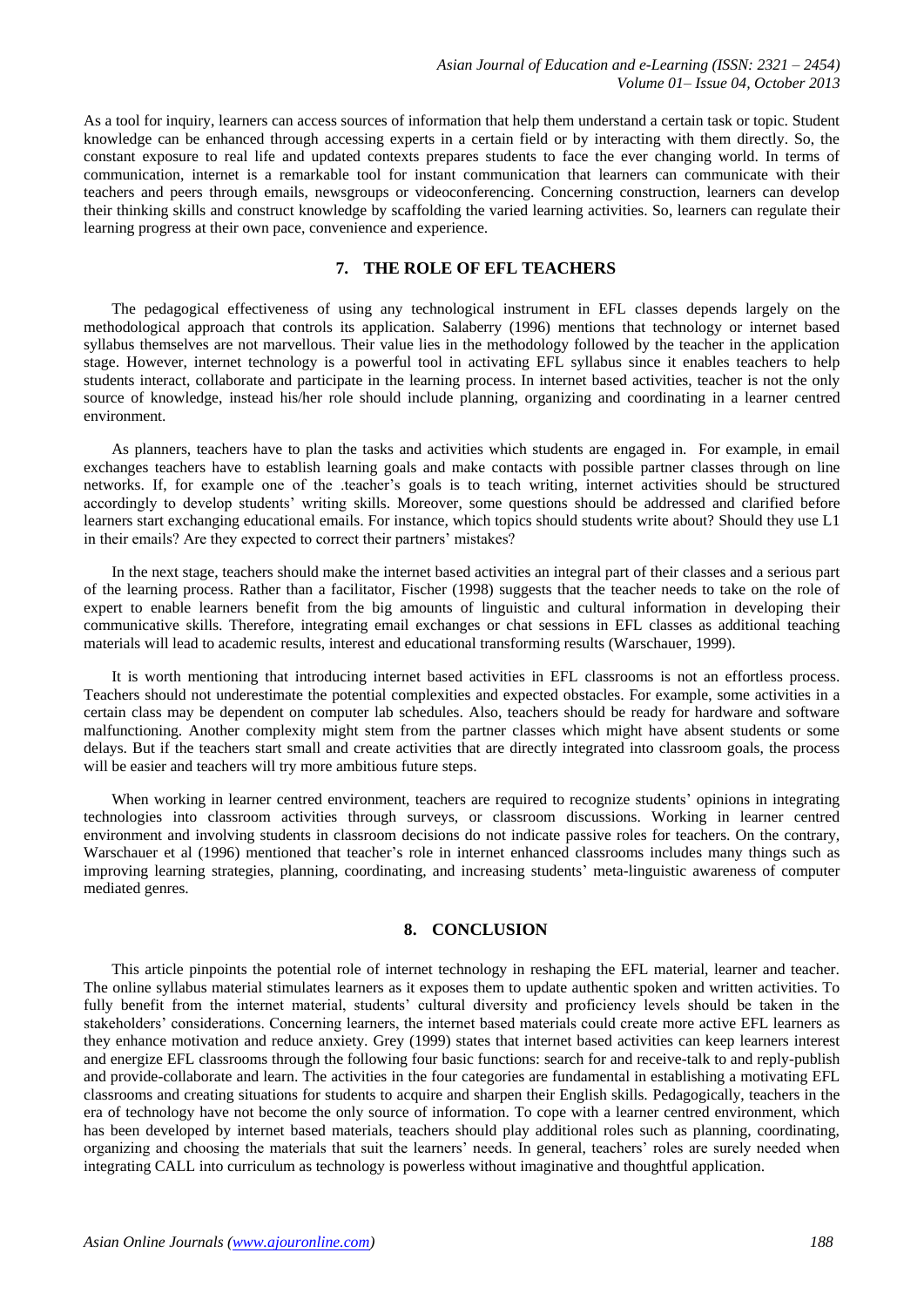# **9. REFERENCES**

- 1. Avots, J. (1991) Linking the Foreign Language Classroom to the World. Northeast Conference on the Teaching of Foreign Languages, 122-153.
- 2. Baird, K. (2004). The Use of Authentic Materials in the K-12 French Program.Winston-Salem, NC: Wake Forest University, Department of Education.
- 3. Barnett, M. (1986). Syntactic and Lexical/Semantic Skill in Foreign Language Reading: Importance and Interaction. Modern Language Journal, 70, 343-349.
- 4. Blake, R. (1987). CALL and the Language Lab of the Future. ADFL Bulletin, 18 (2), 25-29.
- 5. Brett, P. (1995). Multimedia for Listening Comprehension: The Design of a Multimedia-based Resource for Developing Listening Skills. System 23 (1), 77-85.
- 6. Brown, G. (1986). Investigating Listening Comprehension in Context. Applied Linguistics 7 (3), 284-302.
- 7. Bruce, B., & Levin, J. (1997). Educational Technology: Media for Inquiry, Communication, Construction and Expression. Journal of Educational Computing Research, 17(1), 79-102.
- 8. Byram, M. (1997), Teaching and Assessing Intercultural Communicative Competence. Clevedon: Multilingual Matters.
- 9. Chapelle, C.A. (1998). Multimedia CALL: Lessons to Be Learned from Research on Instructed SLA. Language Learning & Technology,  $2(1)$ , .22-34.
- 10. Chun, D., &Brandl, K. (1992). Beyond Form-based Drill and Practice: Meaning- enhanced CALL on the Macintosh. Foreign Language Annals, 25(3), 255-267.
- 11. Chun, D. &Plass, J. (2000). Networked multimedia environments for second language acquisition. In M. Warschauer& R. Kern (Eds.), Network-based language teaching: Concepts and practice (pp. 151-170). New York: Cambridge University Press
- 12. Corria, L. (1999). Motivating ELT Learners. FORUM, 37 (2), 13-17.
- 13. Dornyei, Z. (1994). Motivation and Motivating in the Foreign Language Classroom. Modern Language Journal, 78, 273-284
- 14. Fischer, G. (1998). E-mail in Foreign Language Teaching. Tübingen: Stauffenburg Medien.
- 15. Gervilliers, D., Bertellot, C., &Lemery,J. (1977). Las Correspondencias Escolares. Barcelona: Editorial Laia.
- 16. Grey, D. (1999). The Internet in School. London and New York: Cassell.
- 17. Hammond, L. (1994). Professional Development Schools: Schools for Developing A profession. New York:
- 18. Teachers College Press.
- 19. Hanson,S. (1997). Technology in the Classroom: Practice and Promise in the 21st Century. TESOL Professional Papers ,4**.**
- 20. Hartmann, A. (2000) 'The Role of Tasks in Promoting Intercultural Learning in Electronic Learning Networks'. Language Learning and Technology, 4.(2), 129-47.
- 21. Hedge, T.(2000). Teaching and Learning in the Classroom. Oxford: Oxford University Press.
- 22. Kung, S. C. (2002). A framework for Successful Key-pal Programs in Language Learning, CALL-EJ Online, 3 (2).
- 23. Johnson, K. and Johnson, H. (1998). Encyclopedic Dictionary of Applied Linguistics*.* Oxford: Blackwell Publishers LTD
- 24. Latif, M. (2007). Factors Accounting for Egyptian EFL University Students Negative Writing Affect. Essex Graduate Student Papers in Language and Linguistics, 9: 57-82.
- 25. Lee, K. (20000. English Teachers' Barriers to the Use of Computer Assisted Language Learning. The Internet TESL Journal. Retrieved on June 1, 2010 from [http://www.4english.cn/englishstudy/xz/thesis/barrier.](http://www.4english.cn/englishstudy/xz/thesis/barrier)
- 26. Lucas, S. 1997. On-line and Off-line Texts of Non-Native Speakers: Distinguishable Text Types? Retrieved on May, 2011 from[: http://gwis.circ.gwu.edu/~washweb/lucas.html](http://gwis.circ.gwu.edu/~washweb/lucas.html)
- 27. Maley, A. (1984) Constraints-based Syllabuses in Read, J.A.S. (ed). Trends in Language Syllabus Design. Singapore: SEAMEO Regional Language Centre.
- 28. Muehleisen, V. (1997) .Projects Using the Internet In College English Class. The Internet TESL Journal. Retrieved on June 17th,2010 from:<http://iteslj.org/Lessons/Muehleisen-Projects.html>
- 29. Omaggio, A. (1979). Pictures and second language comprehension: Do they help? Foreign Language Annals, 12*,* 107-116.
- 30. Pederson, K. (1986). An experiment in Computer-Assisted Second Language Reading. Modern Language Journal, 70(1), 36-41.
- 31. Phillips, R. (1997). The Developer's Handbook to Interactive Multimedia A Practical Guide for Educational Applications. London: Kogan Page.